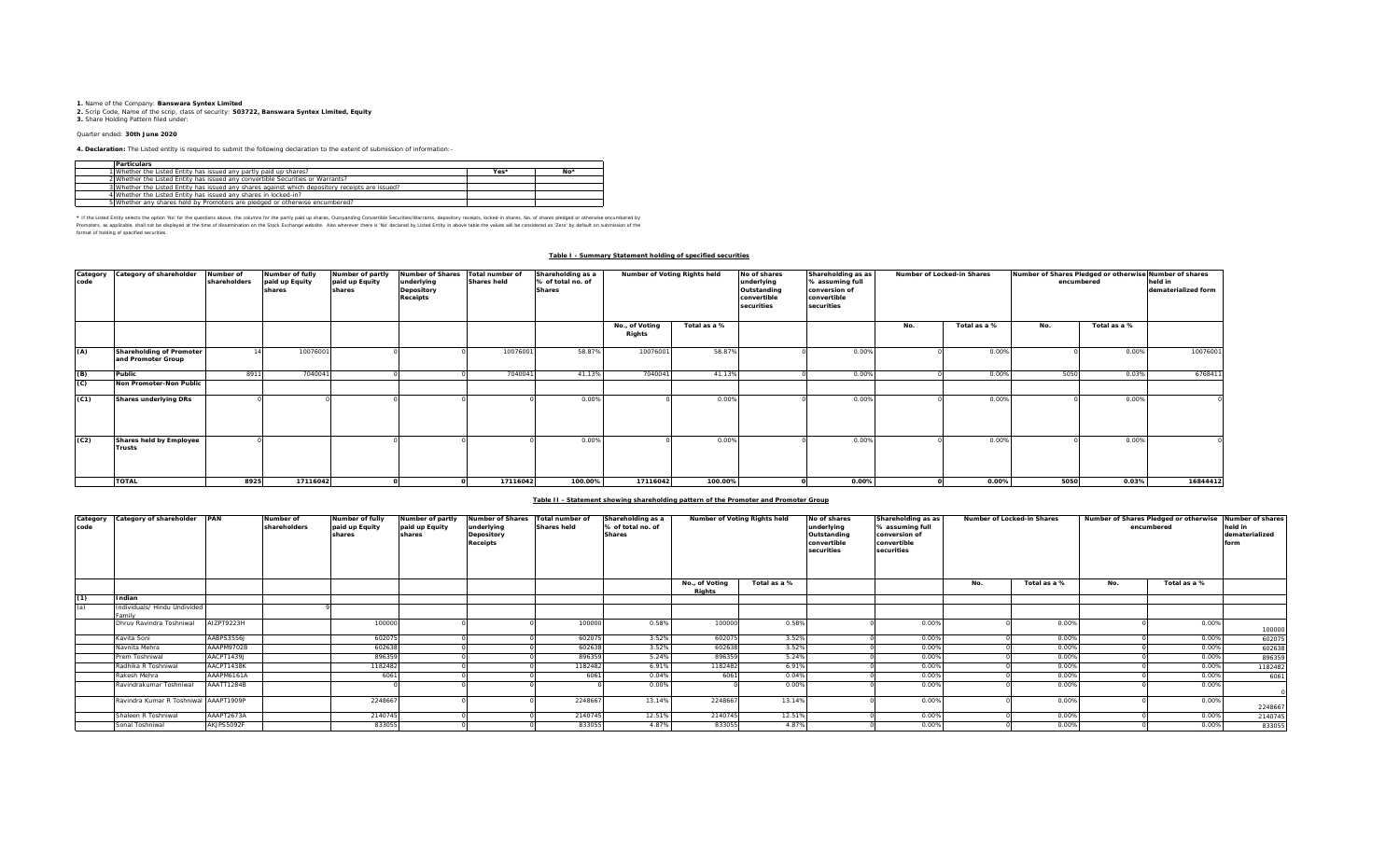|     | Financial Institutions/ Banks                                                                      |            |          |  |          | 0.00%  |          | 0.00%  | 0.00% | 0.00% | 0.00% |          |
|-----|----------------------------------------------------------------------------------------------------|------------|----------|--|----------|--------|----------|--------|-------|-------|-------|----------|
| (d) | <b>Bodies Corporate</b>                                                                            |            |          |  |          |        |          |        |       |       |       |          |
|     | Lawson Trading Co. Pvt Ltd AAACL6061B                                                              |            | 405018   |  | 405018   | 2.37%  | 405018   | 2.37%  | 0.00% | 0.00% | 0.00% | 405018   |
|     | Moonfine Trading Co. Pvt Ltd AACCM2240H                                                            |            | 194500   |  | 194500   | 1.14%  | 194500   | 1.14%  | 0.00% | 0.00% | 0.00% | 194500   |
|     | Niral Trading Pvt Ltd                                                                              | AAACN3463B | 561665   |  | 561665   | 3.28%  | 561665   | 3.28%  | 0.00% | 0.00% | 0.00% | 561665   |
|     | Speedshore Trading Co. Pvt AAECS7228M                                                              |            | 202736   |  | 202736   | 1.18%  | 202736   | 1.18%  | 0.00% | 0.00% | 0.00% | 202736   |
|     | Sub-Total (A)(1)                                                                                   |            | 9976001  |  | 9976001  | 58.28% | 9976001  | 58.28% | 0.00% | 0.00% | 0.00% | 9976001  |
| (2) | Foreign                                                                                            |            |          |  |          |        |          |        |       |       |       |          |
| (a) | Individuals (Non-Resident<br>Individuals/ Foreign<br>Individuals)                                  |            |          |  |          |        |          |        |       |       |       |          |
|     | Udit Ravindra Toshniwal                                                                            | AJIPT4880G | 100000   |  | 100000   | 0.58%  | 100000   | 0.58%  | 0.00% | 0.00% | 0.00% | 100000   |
| (b) | Government                                                                                         |            |          |  |          | 0.00%  |          | 0.00%  | 0.00% | 0.00% | 0.00% |          |
|     | Institutions                                                                                       |            |          |  |          | 0.00%  |          | 0.00%  | 0.00% | 0.00% | 0.00% |          |
| (d) | Foreign Portfolio Investor                                                                         |            |          |  |          | 0.00%  |          | 0.00%  | 0.00% | 0.00% | 0.00% |          |
| (e) | Any Other (specify)                                                                                |            |          |  |          | 0.00%  |          | 0.00%  | 0.00% | 0.00% | 0.00% |          |
|     | Sub-Total (A)(2)                                                                                   |            | 100000   |  | 100000   | 0.58%  | 100000   | 0.58%  | 0.00% | 0.00% | 0.00% | 100000   |
|     | <b>Total Shareholding of</b><br><b>Promoter and Promoter</b><br>Group $(A)$ =<br>$(A)(1) + (A)(2)$ |            | 10076001 |  | 10076001 | 58.87% | 10076001 | 58.87% | 0.00% | 0.00% | 0.00% | 10076001 |

| Table III - Statement showing shareholding pattern of the Public shareholder |
|------------------------------------------------------------------------------|
|                                                                              |

| Category<br>code                            | Category of shareholder PAN                                                            |            | Number of<br>shareholders | Number of fully<br>paid up Equity<br>shares | Number of partly<br>paid up Equity<br>shares | Number of Shares Total number of<br>underlying<br>Depository<br><b>Receipts</b> | Shares held | Shareholding as a<br>% of total no. of<br><b>Shares</b> | Number of Voting Rights held |        | No of shares<br>underlying<br>Outstanding<br>convertible<br>securities | Shareholding as as<br>% assuming full<br>conversion of<br>convertible<br>securities | Number of Locked-in Shares |       | Number of Shares Pledged or otherwise<br>encumbered |       | Number of shares<br>held in<br>dematerialized<br>form |
|---------------------------------------------|----------------------------------------------------------------------------------------|------------|---------------------------|---------------------------------------------|----------------------------------------------|---------------------------------------------------------------------------------|-------------|---------------------------------------------------------|------------------------------|--------|------------------------------------------------------------------------|-------------------------------------------------------------------------------------|----------------------------|-------|-----------------------------------------------------|-------|-------------------------------------------------------|
| (1)                                         | <b>Institutions</b>                                                                    |            |                           |                                             |                                              |                                                                                 |             |                                                         |                              |        |                                                                        |                                                                                     |                            |       |                                                     |       |                                                       |
| (a)<br>(b)<br>(c)                           | Mutual Funds / UTI                                                                     |            |                           | 300                                         |                                              |                                                                                 | 300         | 0.00%                                                   | 300                          | 0.00%  |                                                                        | 0.00%                                                                               |                            | 0.00% |                                                     | 0.00% |                                                       |
|                                             | enture Capital Funds                                                                   |            |                           |                                             |                                              |                                                                                 |             | 0.00%                                                   |                              | 0.00%  |                                                                        | 0.00%                                                                               |                            | 0.00% |                                                     | 0.00% |                                                       |
|                                             | Alternate Investment Funds                                                             |            |                           |                                             |                                              |                                                                                 |             | 0.00%                                                   |                              | 0.00%  |                                                                        | 0.00%                                                                               |                            | 0.00% |                                                     | 0.00% |                                                       |
| (d)                                         | Foreign Venture Capital<br>avestors                                                    |            |                           |                                             |                                              |                                                                                 |             | 0.00%                                                   |                              | 0.00%  |                                                                        | 0.00%                                                                               |                            | 0.00% |                                                     | 0.00% |                                                       |
| (e)                                         | Foreign Portfolio Investors                                                            |            |                           |                                             |                                              |                                                                                 |             | 0.00%                                                   |                              | 0.00%  |                                                                        | 0.00%                                                                               |                            | 0.00% |                                                     | 0.00% |                                                       |
| (f)                                         | inancial Institutions/ Banks                                                           |            |                           | 450                                         |                                              |                                                                                 | 450         | 0.00%                                                   | 450                          | 0.00%  |                                                                        | 0.00%                                                                               |                            | 0.00% |                                                     | 0.00% |                                                       |
| $\frac{(g)}{(h)}$                           | nsurance Companies                                                                     |            |                           |                                             |                                              |                                                                                 |             | 0.00%                                                   |                              | 0.00%  |                                                                        | 0.00%                                                                               |                            | 0.00% |                                                     | 0.00% |                                                       |
|                                             | rovident Funds/Pension<br>unds                                                         |            |                           |                                             |                                              |                                                                                 |             | 0.00%                                                   |                              | 0.00%  |                                                                        | 0.00%                                                                               |                            | 0.00% |                                                     | 0.00% |                                                       |
| (i)                                         | Any Other (Foreign<br><b>Institutional Investors)</b>                                  |            |                           | 76758                                       |                                              |                                                                                 | 76758       | 0.45%                                                   | 76758                        | 0.45%  |                                                                        | 0.00%                                                                               |                            | 0.00% |                                                     | 0.00% | 76758                                                 |
|                                             | Elara India Opportunities<br>und Limited                                               | AABCE6307N |                           | 658780                                      |                                              |                                                                                 | 658780      | 3.85%                                                   | 658780                       | 3.85%  |                                                                        | 0.00%                                                                               |                            | 0.00% |                                                     | 0.00% | 658780                                                |
|                                             | Sub-Total $(B)(1)$                                                                     |            |                           | 736288                                      |                                              |                                                                                 | 736288      | 4.30%                                                   | 736288                       | 4.30%  |                                                                        | 0.00%                                                                               |                            | 0.00% |                                                     | 0.00% | 735538                                                |
| (2)                                         | Central Govt/State<br>Govt(s)/President of<br>ndia                                     |            |                           |                                             |                                              |                                                                                 |             | 0.00%                                                   |                              | 0.00%  |                                                                        | 0.00%                                                                               |                            | 0.00% |                                                     | 0.00% |                                                       |
|                                             | Sub-Total (B)(2)                                                                       |            |                           |                                             |                                              |                                                                                 | $\Omega$    | 0.00%                                                   |                              | 0.00%  |                                                                        | 0.00%                                                                               |                            | 0.00% |                                                     | 0.00% |                                                       |
| $\frac{(3)}{(a)}$                           | <b>Non-institutions</b>                                                                |            |                           |                                             |                                              |                                                                                 |             |                                                         |                              |        |                                                                        |                                                                                     |                            |       |                                                     |       |                                                       |
|                                             | Individuals -                                                                          |            |                           |                                             |                                              |                                                                                 |             |                                                         |                              |        |                                                                        |                                                                                     |                            |       |                                                     |       |                                                       |
|                                             | Individual shareholders<br>holding nominal share capital<br>up to Rs. 2 lakh.          |            | 8777                      | 2977340                                     |                                              |                                                                                 | 2977340     | 17.40%                                                  | 2977340                      | 17.40% |                                                                        | 0.00%                                                                               |                            | 0.00% | 4350                                                | 0.03% | 2712638                                               |
|                                             |                                                                                        |            |                           |                                             |                                              |                                                                                 |             |                                                         |                              |        |                                                                        |                                                                                     |                            |       |                                                     |       |                                                       |
|                                             | . Individual shareholders<br>holding nominal share capital<br>in excess of Rs. 2 lakh. |            |                           | 706702                                      |                                              |                                                                                 | 706702      | 4.13%                                                   | 706702                       | 4.13%  |                                                                        | 0.00%                                                                               |                            | 0.00% |                                                     | 0.00% | 706702                                                |
| (b)                                         | NBFCs registered with RBI                                                              |            |                           |                                             |                                              |                                                                                 |             | 0.00%                                                   |                              | 0.00%  |                                                                        | 0.00%                                                                               |                            | 0.00% |                                                     | 0.00% |                                                       |
|                                             | mployee Trusts                                                                         |            |                           |                                             |                                              |                                                                                 |             | 0.00%                                                   |                              | 0.00%  |                                                                        | 0.00%                                                                               |                            | 0.00% |                                                     | 0.00% |                                                       |
| $\begin{pmatrix} 1 \\ 0 \\ 0 \end{pmatrix}$ | Overseas Depositories<br>(holding DRs) (balancing                                      |            |                           |                                             |                                              |                                                                                 |             |                                                         |                              |        |                                                                        |                                                                                     |                            |       |                                                     |       |                                                       |